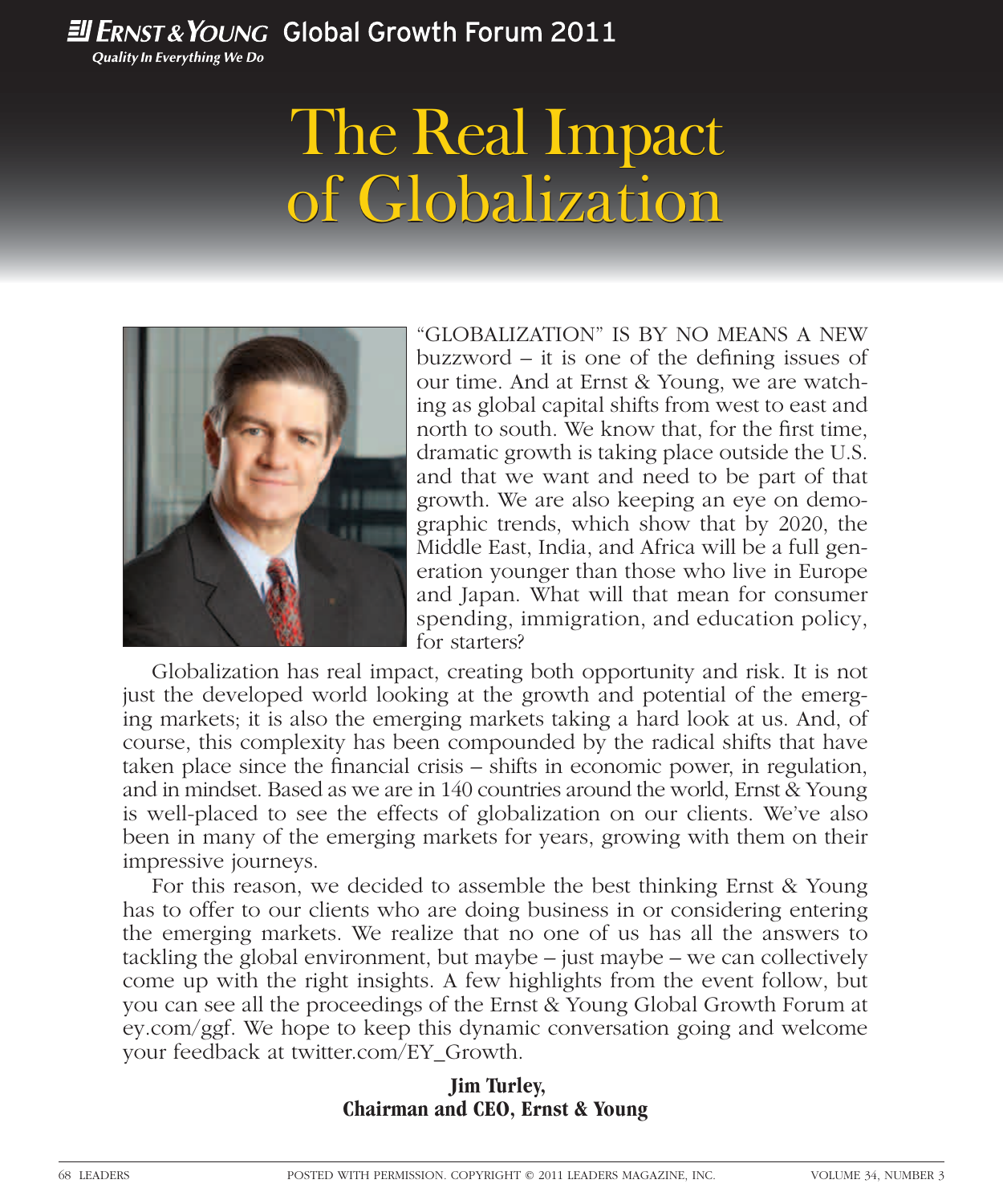## **HIGHLIGHTS FROM THE ERNST & YOUNG GLOBAL GROWTH FORUM**

THE ERNST & YOUNG GLOBAL GROWTH Forum held its inaugural gathering in Washington, D.C. from June 7-8, 2011. The event featured high-level discussions on what the business world should consider as emerging markets rise to prominence on the global stage. Here are just some of the particularly informative and insightful comments our guests heard from the following speakers and panelists.



One emerging market in particular – the entire African continent – was the subject of a well-attended panel discussion. "We are indeed quite optimistic and positive about sub-Saharan Africa," said panelist **Antoinette Monsio Sayeh**, Director of the African Department of the International Monetary Fund. "Growth has been tremendous in the past decade." The IMF expects GDP growth of 5.5 percent for Africa this year and about 6 percent in 2012, she said. Still, she noted, Africa has challenges such as an inadequate educational system, continuing social instability, and a business climate that is not yet optimal for investment. While intraregional trade is fairly strong, "there are more than 30 regional groupings that are not optimum trade arrangements," Sayeh said. "There is a lot of work to be done to make these regional organizations work better."

**Dr. Henry Kissinger**, interviewed by Bloomberg Emmy-award journalist Charlie Rose, said that as China's political institutions continue to evolve, new political structures will develop – perhaps more transparent, although not necessarily more democratic. Soon, Kissinger observed, we could see a China that is more nationalistic, more assertive, and more ideological. Alternatively, China may simply continue along its current path. In either case, he said, "China will inevitably have to adjust its political institutions to its economic achievements."

Asked what advice he would give to China's leaders, he answered with advice to both China and the United States, where, he noted, there are nationalistic elements struggling to assert themselves. The U.S. and China should make regular cooperation a habit, he said, to avoid a confrontation that would be disruptive or worse to the global economy.



**A.G. Lafl ey**, former Chairman, CEO, and President of Procter & Gamble, advised companies attending the Ernst & Young Global Growth Forum to first ask themselves if the emerging markets are necessary to their business. The answer for P&G, of course, was yes. "That's where the population and consumer markets will rise. And since P&G is in consumer goods, of course we had to be there."

Lafley learned that one product does not fit all markets. The need may be the same – detergents, for example, that make for clean clothes – but the managers had to localize the way they communicated about it. China went fast and India slower in terms of P&G's business growth. Human resources in these markets posed a particular challenge: it took much more time to recruit, train, and manage a foreign work force than expected.

Other insights offered by Lafley from the P&G experience include:

- Start slow. Run a small pilot in the new market and see where the successes and failures are.
- Keep a constant touch point with upper management and the board and make sure you are devoting enough resources to the new market. You won't get there if you under-resource with either capital or human talent.
- Develop partnerships with the locals and the government.
- Bear in mind that most innovations fail. Most M&As fail. The truth: expect to fail before you succeed in any emerging market.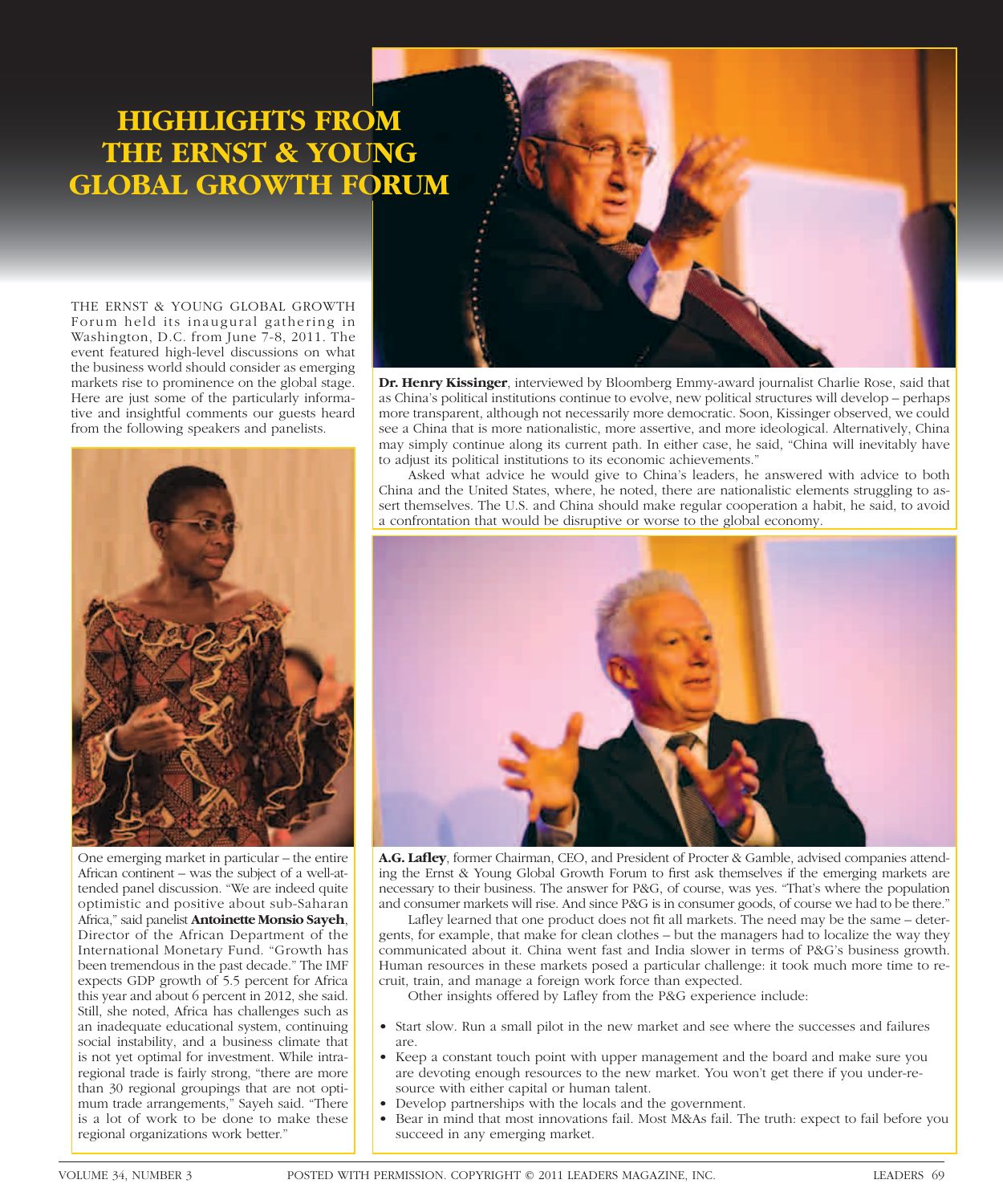# What a World! What a World!

### **The outlook for emerging market economies at a glance**

Emerging markets could account for two-thirds of the world economy a decade from now. Is your business ready to compete in this new multipolar world? Here is a quick review.

#### **AFRICA – KEY POINTS**

- Average GDP growth in sub-Saharan Africa will be a relatively strong 5.5 percent in 2011 and 2012.
- Foreign direct investment in the region is expected to top \$40 billion in 2011.
- An emerging middle class represents a potentially large consumer market.

#### **Questions for global business leaders**

- How did or will your business pick your entry point and grow your operations across such a varied region?
- Despite its promise, the region still experiences political and social instability. Is your business prepared to cope with this challenge?

#### **BRAZIL – KEY POINTS**

- Brazil is ready to play a leading role on the global stage, despite currency and inflationary pressures.
- Foreign direct investment in Brazil has nearly doubled in the past four years.
- The implementation of International Financial Reporting Standards is a big move toward improved corporate governance, but tax complexity remains a challenge.

#### **Questions for global business leaders**

- A growing skills gap is leading to a shortage of professional and technical workers in Brazil. How is your company dealing with this issue?
- From your position in Brazil, how do you view Mercosur and the rest of Latin America?
- Is there a likelihood of Brazil slipping back into an inflationary cycle and crisis? Is your company equipped with a contingency plan if this happens?

#### **CHINA – KEY POINTS**

- China is on its way to becoming the largest economy in the world.
- At current rates, trade could be three times the size of the U.S. in 10 years.
- Productivity and costs will continue to rise as China grows more urban and employment in state enterprises declines.

#### **Questions for global business leaders**

- Is your company prepared to take advantage of the opportunities that a more urban China will create?
- Alignment with government plans and authorities is vital to success in China. Have you developed strategies to connect with central authorities and also those at the provincial and local levels?
- Do you have a strategy to compete for and retain the talent your business will need to succeed in China?

#### **EAST ASIA – KEY POINTS**

- East Asia is likely to remain the powerhouse of the global economy for some time.
- The World Bank forecasts growth in the region to be 5 percent to 6 percent in 2011 and 2012.
- An aging population will pose demographic challenges.

#### **Questions for global business leaders**

- What does your company see as the opportunities in East Asian markets other than China? In particular, have you developed strategies for such promising markets as Vietnam and Indonesia?
- How do you plan to manage a multicultural workforce (salaries, educational levels, professional skills, benefit expectations, cultural differences)?
- Entrepreneurship and innovation are key drivers of growth in mature markets. Is your company prepared to partner with governments to drive this activity?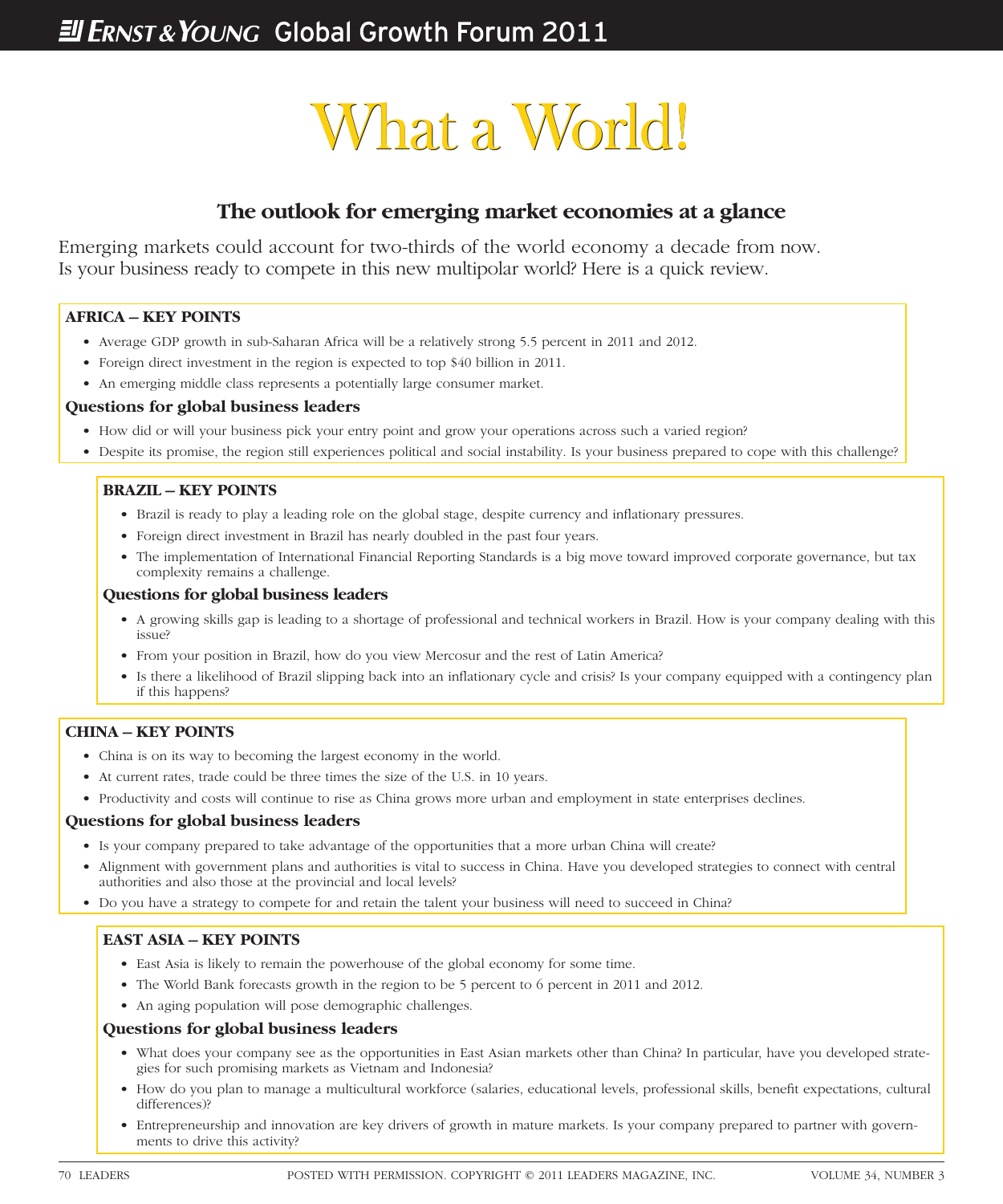#### **EASTERN EUROPE – KEY POINTS**

- Despite strains to their banking systems due to the global economic crisis, no Eastern European country has come close to sovereign default.
- Eastern European countries have had much higher growth rates than their Western European counterparts and they are set to grow even faster in the years ahead.
- Big plus: this region is now the home of upper-middle-income countries.

#### **Questions for global business leaders**

- Are you considering the growth potential for the mid-tier emerging markets in Eastern Europe, i.e. Romania, Bulgaria, and the Baltics?
- How do you leverage the state sector and the government to help your business succeed in Eastern Europe?
- What impact will your Russia and Turkey priorities have as you develop or grow your business strategy in Eastern Europe?

#### **INDIA – KEY POINTS**

- Capital flows have been coming steadily to India, attracted by high growth and high returns.
- The outlook for the economy remains very positive with growth in the 8 percent range.
- Heavy bureaucracy and weak governance are stumbling blocks to investment and entrepreneurship.

#### **Questions for global business leaders**

- Market-oriented policies coexist with rigid bureaucratic controls in India. Is your company prepared to operate successfully in this landscape?
- Does your company have a strategy to grow its business across the diverse regions and states of India?
- Commercial disputes can be difficult and time-consuming to resolve in India. How does your company expect to plan for and establish effective dispute resolution mechanisms?

#### **MIDDLE EAST – KEY POINTS**

- The recent uprisings provide a great opportunity to lay the foundation for a socially inclusive growth agenda.
- Average real GDP growth (excluding Libya) is projected to reach 4.9 percent in 2011, up from 3.5 percent in 2010.
- The region has a dynamic and young population, vast natural resources, and access to key markets.

#### **Questions for global business leaders**

- What is the outlook for your industry? If you are not in the oil business, what do you see as the most promising markets?
- Political instability dominates the region. What measures has your company taken to cope with this challenge?
- Women tend to be underutilized resources in the Middle East labor market. What is your company doing to tap their potential?

#### **RUSSIA – KEY POINTS**

- Despite setbacks during the recession, the Russian economy the sixth largest in the world remains generally strong.
- About 80 million middle-income and lower-middle-income consumers make for a promising market.
- Heavy reliance on energy exports, bureaucracy, and rigid state controls on foreign investment pose challenges.

#### **Questions for global business leaders**

- How do you measure risk and opportunity in a market dominated by the energy sector?
- Russia can be a challenging environment in terms of complex regulatory frameworks and relationships with the government. Do you have effective strategies in place to deal with these issues?
- How do you expect Russia's macroeconomic scenario to play out in the next few years? What signals are you watching for and are you prepared to adapt your business accordingly?

#### **TURKEY – KEY POINT**

- Capital inflows are strong, with foreign direct investment totalling about \$85 billion in 2010.
- GDP is poised to grow about 5 percent a year over the next few years.
- Possible admittance into the European Union could make Turkey a game-changer.

#### **Questions for global business leaders**

- Turkey is a booming market, but a complex one. Does your company expect to achieve sustainable growth in this environment?
- Does your business have a strategy to expand from Turkey into the Middle East and other emerging markets?
- The state still plays a key role in Turkey. Do you have effective mechanisms in place to manage bureaucratic requirements?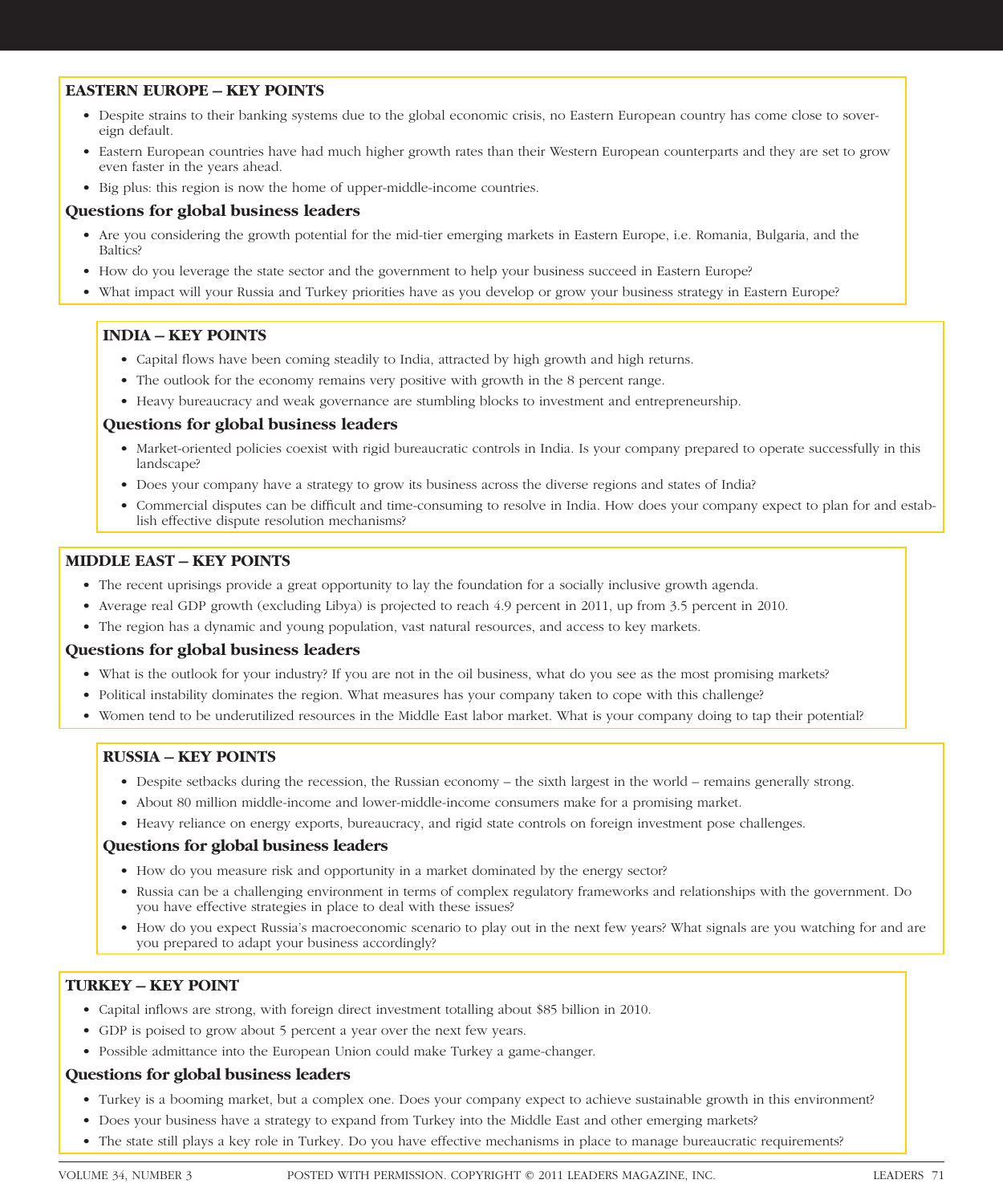# Tracking Global Trends Tracking Global Trends

*How six key developments are shaping the business world*



CHANGE HAPPENS QUICKLY IN TODAY'S business world and business leaders must respond effectively. But some things don't change much. Structural features of the business landscape are shaped by global trends, and these trends create the realities that executives and board members must understand in order to position their organizations for future market leadership.

This year, Ernst & Young looked at six global trends that have redefined business success. How leaders plan for and respond to those trends in the coming decade will determine which companies become the market leaders of tomorrow.

#### **Spotlight on emerging markets**

In this article, we've chosen to spotlight the rising power of emerging markets – once viewed mainly as a low-cost manufacturing base but now seen as promising markets in their own right. In particular, we see the following trends ahead:

*Leading markets will continue to drive global growth.* Already a force to be reckoned with, emerging markets will soon become equal competitors with mature economies, commanding more economic and political power. They are expected to generate about 70 percent of global growth over the next few years, 40 percent of it from China and India. The International Monetary Fund forecasts that emerging markets' total GDP could overtake that of the developed economies within three years. By 2020, the BRIC countries – Brazil, China, India, and Russia – are expected to account for nearly half of all GDP growth worldwide.

#### **By John Murphy, Ernst & Young Global Managing Partner, Markets**

*Leading companies in emerging markets will become a disruptive force in the global economy.*  Working to serve customers of limited means, these companies will produce innovative designs that reduce manufacturing costs and disrupt entire industries. This trend is already underway in India, where the \$2,900 Nano – made by Tata Motors – is priced at less than half the cost of any other car on the market worldwide. In addition, multinational companies in emerging markets are well positioned to benefit from growth in domestic consumption, likely to become the most significant development in China and many other developing markets in the years ahead.

While emerging markets offer great promise, they are not homogeneous entities. Each emerging market has unique needs that developed-market companies must understand and prepare to meet. For example, China relies heavily on manufacturing, India on technology services, Russia on energy, and Brazil on agriculture.

*Rising population and prosperity drive new consumer growth and urbanization.* Between now and 2050, the world's population is expected to grow by 2.3 billion people, and by 2030, the combined purchasing power of the global middle classes is estimated to more than double to \$56 trillion. Most of the world's new middle class will live in the emerging world and almost all will live in cities, often in smaller cities not yet built. This surge of urbanization will stimulate business opportunities that request multinationals to develop strategies for particular cities or for city clusters and to extend their selling efforts beyond the firsttier locations that have absorbed their attention thus far. In addition, mass urbanization will put huge strains on infrastructure – physical infrastructure such as water supply, sanitation and power systems, and soft infrastructure, such as recruitment agencies and intermediaries to deal with customer credit checks. Building or upgrading this infrastructure to cope with the growing urban middle class will likely require public/private partnerships, new approaches to equity funding, and the development of capital markets.

*Emerging markets will become the new battleground.* The BRICs are having a major impact on their regional trading partners and more

distant, resource-rich countries, an increasing number of which are being pulled into their economic orbit. In 2009, emerging-to-emerging (E2E) trade reached \$2.9 trillion. This massive flow of investment among emerging markets is well on its way to creating a second tier of emerging market leaders. As pressure for resources increases, we expect a battle for first-mover advantage among emerging heroes, global players, and emerging market governments in regions such as the Middle East and Africa. In Nigeria, for example, the Chinese government is helping to establish two special economic zones. China will invest \$500 million in the zones, which will focus on manufacturing machines and mineral extraction. China is also involved in similar programs in Ethiopia and Egypt.

*Global infl uence grows.* Inevitably, the BRICs' growing economic strength is leading to greater power to influence world economic policy. In October 2010, for example, emerging economies gained a greater voice under a landmark agreement that gave 6 percent of voting shares in the IMF to dynamic emerging countries such as China. Under the agreement, China will become the IMF's third largest member. Of course, it would be a mistake to see economic growth in the emerging markets as a winner-takes-all contest with developed countries on the losing side. Billions of new middle-class consumers in the emerging markets represent new markets for developed-world exports and companies based in developed countries. Emerging market corporations are another big new market: business-to-business sales to China and India, for example, are a key factor in Germany's strong export economy.

In sum, emerging markets present a massive opportunity, but companies will need strategic clarity if they are to capitalize on it. Many will have to rethink their business models considering, for example, the relatively low spending power of many consumers in the developing world. They will also have to prepare for fierce competition from local enterprises, which often enjoy advantages such as strong distribution capabilities, superior government relations, or lower-cost business models. Getting these and other elements right will be vital to companies' long-term success.